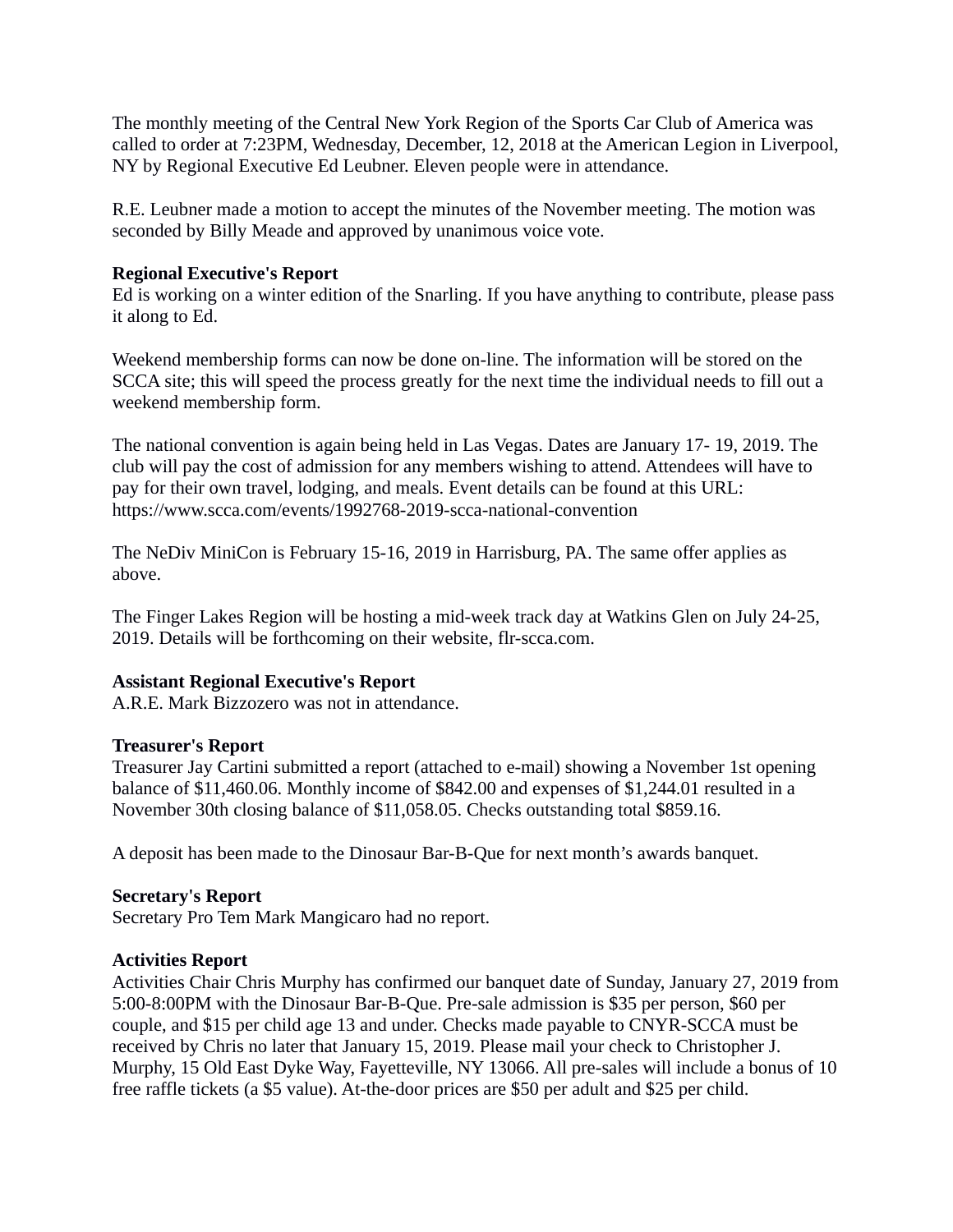Since we will not be having a regular meeting in January, Chris brought up the idea of an informal get-together on Tuesday, January  $8<sup>th</sup>$  or Wednesday, January  $9<sup>th</sup>$  at RPM raceway. The general feeling of those in the room is that Tuesday would be better. (SU MBBall plays in the Dome on Wed 1/9.) Look for details on our Facebook page.

### **Autocross Report**

Autocross Chair Scott Newton reported that FLR is considering a sort of Divisional (or at least upstate NY) series. The series would likely include events at SeAD as well as other regularly scheduled regional events.

Scott is currently working on the 2019 schedule. We are tentatively planning for 3 events at Pineview Run (May, summer, and September); 2 events at SeAD on a single summer weekend; 3 events at Oswego County EVOC; and 1 or 2 out of region events.

### **RallyCross Report**

RallyCross Chair Billy Meade reported that we had 20 participants at our event last weekend at Walczyk's farm. Among the participants was a group of 6 people from Alfred State who shared a single car that managed to escape the day with only minor mechanical setbacks.

We are currently down to one site for RallyCross and would obviously like to have additional sites. Billy is in communications with a site in the Adirondacks and may have access to another location that could be a potential site in the future.

Look for the 2019 RallyCross season as to start as soon as March.

Chris Murphy bought up the idea of a RallyCross event happening in conjunction with an autocross event. The idea was well received by both RallyCross and autocross participants who were in attendance. The discussion lasted several minutes and while no firm plans have been set at this time, we anticipate that EVOC would be a good site for such an event.

Billy noted that he is working on using MotorSportReg for on-line payment. Scott Newton stated that it worked pretty well this year for our autocross program. We anticipate being able to use the same account for both programs.

# **Road Rally**

Rally Chair Frank Beyer reported that the FLR winter series is underway. Their next 2 events are in January. More details can be found at this URL: http://www.flr-scca.com/road-rally

### **Flagging and Communications Report**

Mick Levy is looking forward to his southern sojourn on which he will be flagging at tracks in the Sunshine State.

# **Road Racing Report**

R.E. Leubner reported that the NeDiv schedule is now on-line. It can be found at this URL: http://www.nediv.com/nediv-info/2019-nediv-schedule